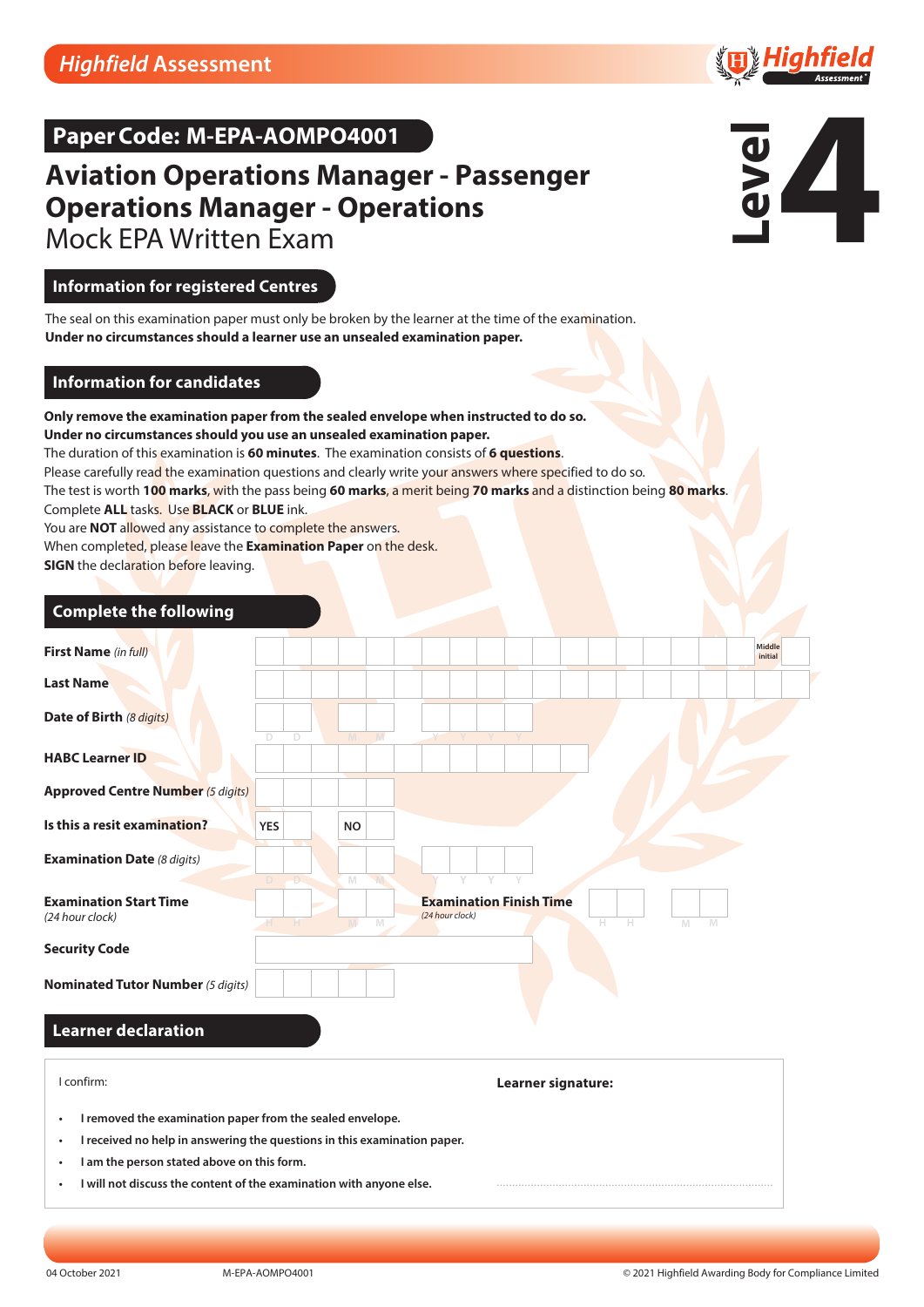

#### **1**

Your organisation has suffered several incidents relating to hidden dangerous goods carried by passengers. You are preparing a brief to be given to all relevant staff involved in handling passengers. State 2 examples of hidden dangerous goods carried by passengers. Explain where to find information regarding whether certain items can be carried by passengers in the cabin or if they have to be stowed in the hold. Give 2 further examples of items that must be carried in the cabin when travelling by air and 2 examples of items that must be stowed in the hold.

| .                          |
|----------------------------|
|                            |
|                            |
|                            |
|                            |
|                            |
|                            |
|                            |
|                            |
|                            |
|                            |
| $\cdots\cdots\cdots\cdots$ |
|                            |
|                            |
|                            |
|                            |
|                            |
|                            |
|                            |
|                            |
|                            |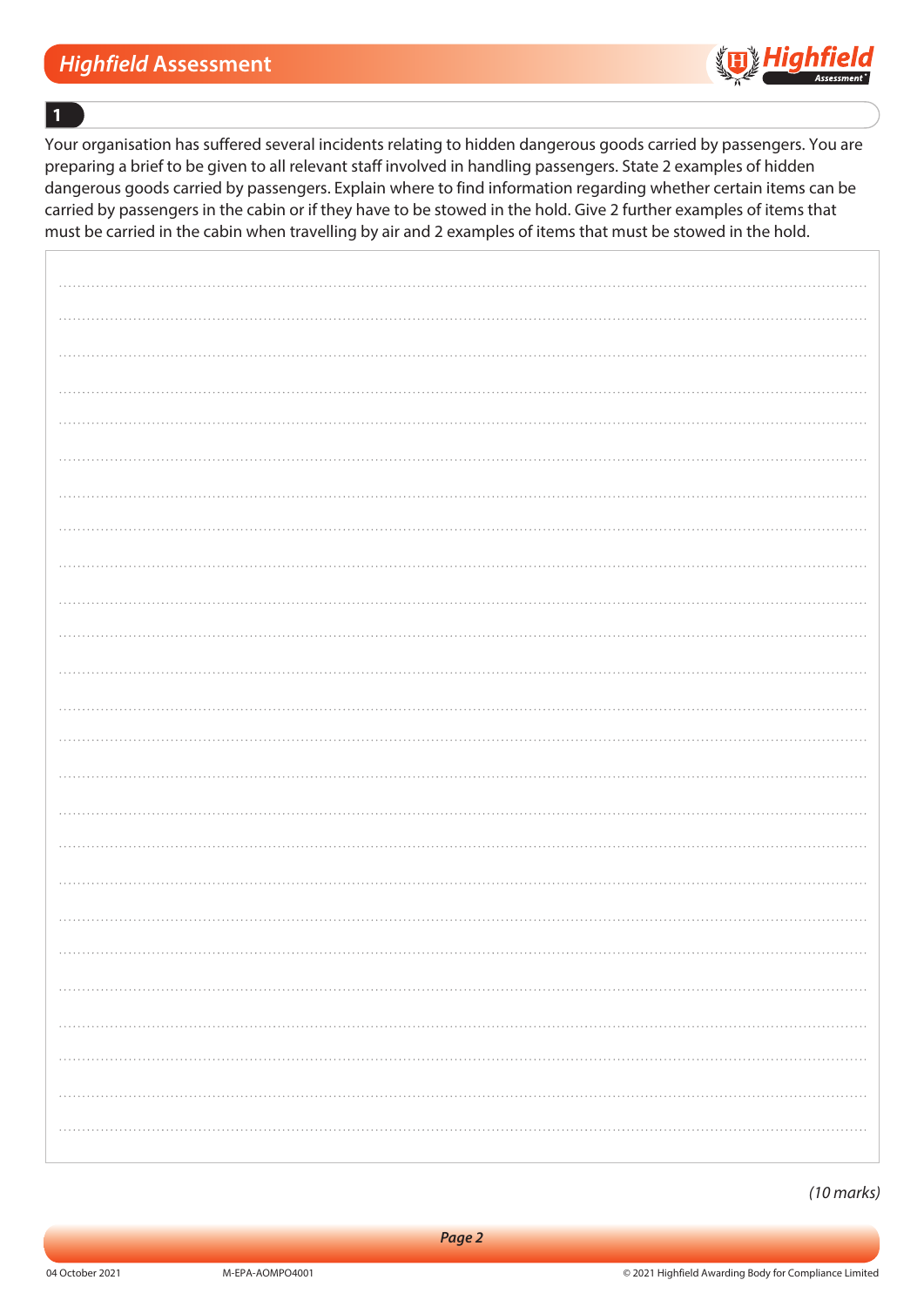

Documentation is required for each departing flight; this can be electronic or paper-based. Identify 5 documents relating to passengers that your department may need to create or pass on to cabin crew and give a brief overview of the information provided on each of those documents.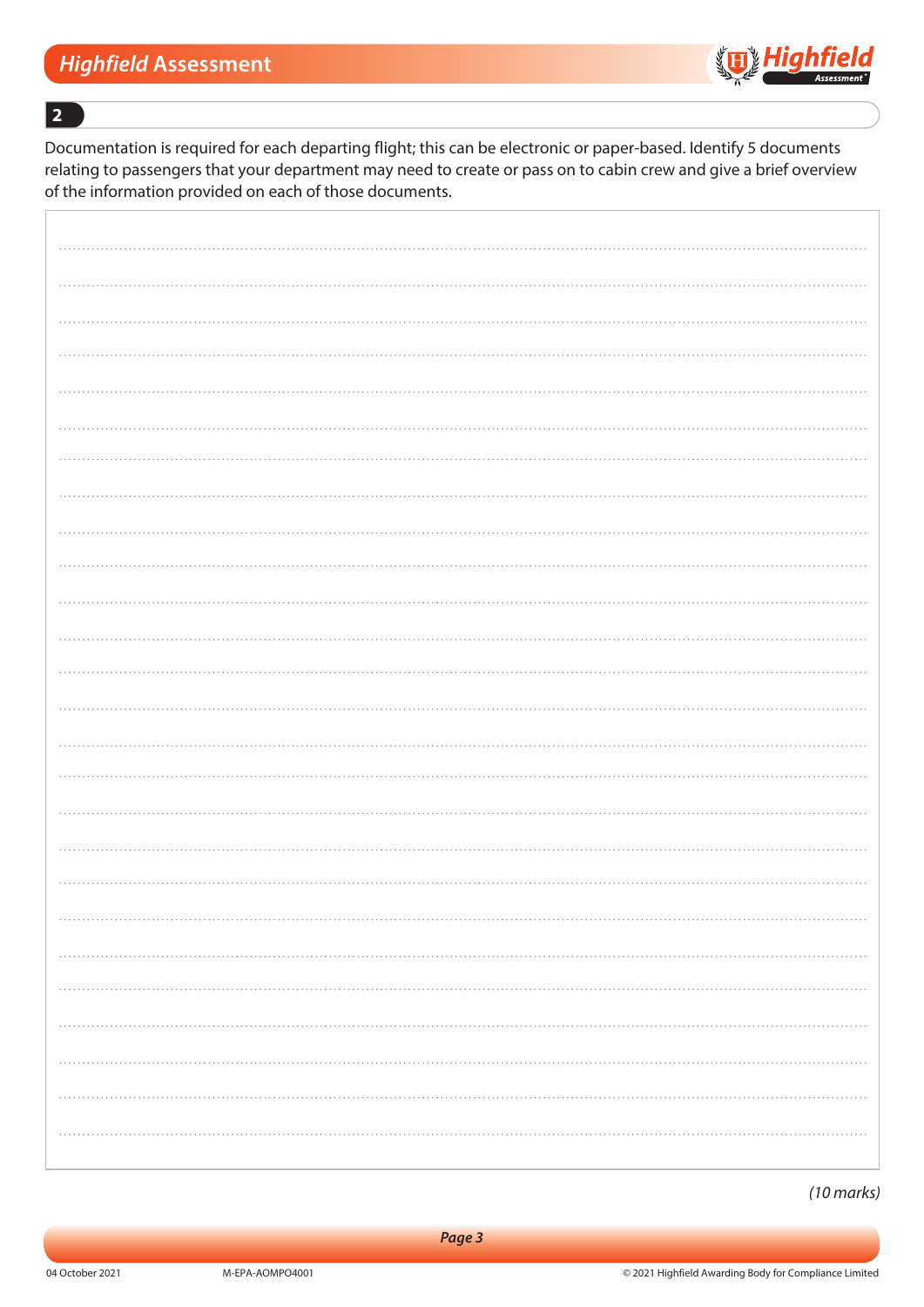

You have several flights departing with a mixture of passengers with reduced mobility (PRM) and sensory needs. In order to ensure that you can prepare all personnel handling of these passengers, list 5 of the special service request (SSR) codes used and describe the assistance required for each.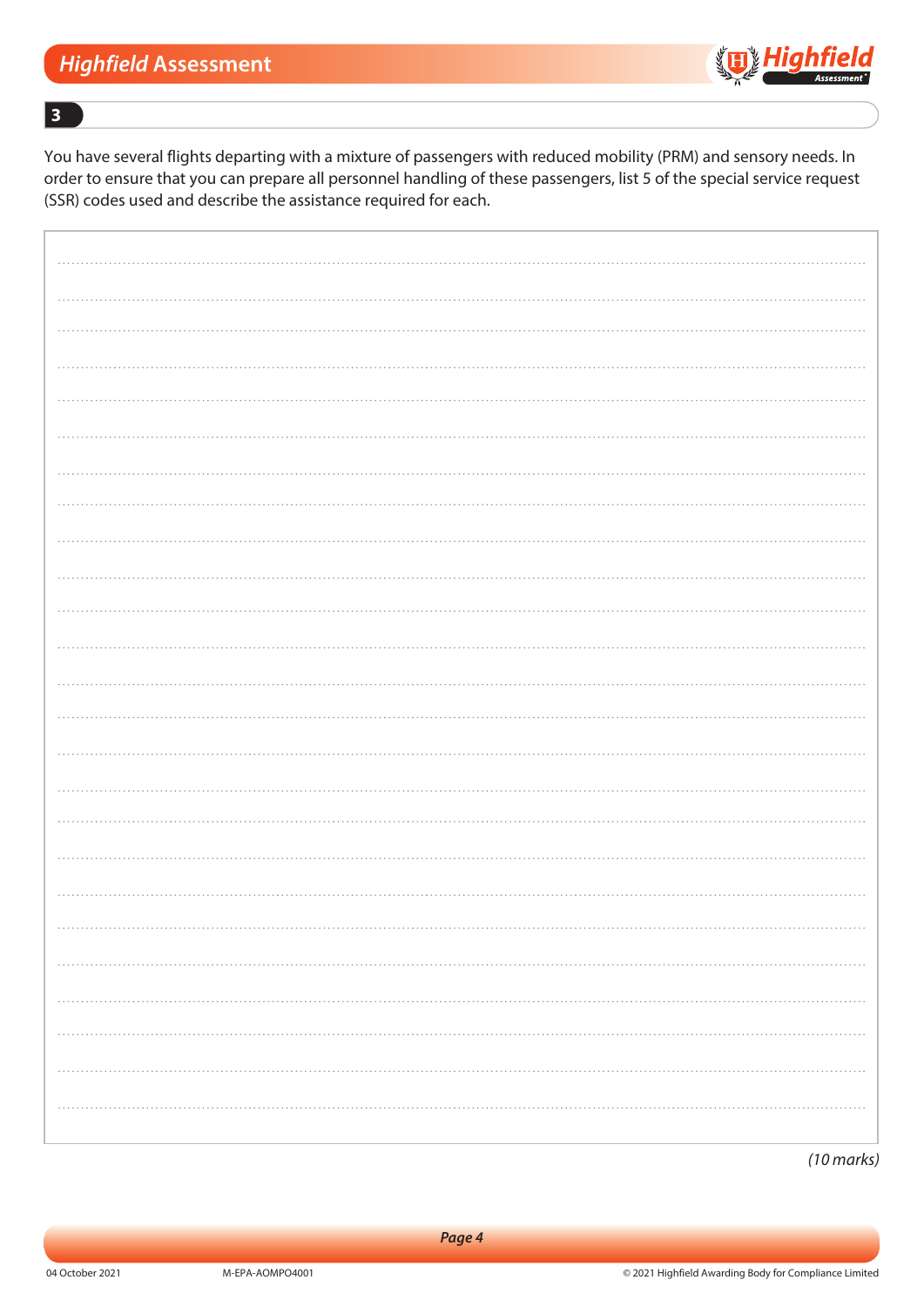

Passenger service operations must comply with many regulations, including the effective management of waste. Describe how your department deals with resources not used during check in and boarding, and the processes in place for disposing of any waste in compliance with environmental and waste management policies. Explain how each of the following areas need to be considered during waste management:

- GDPR
- health and safety
- security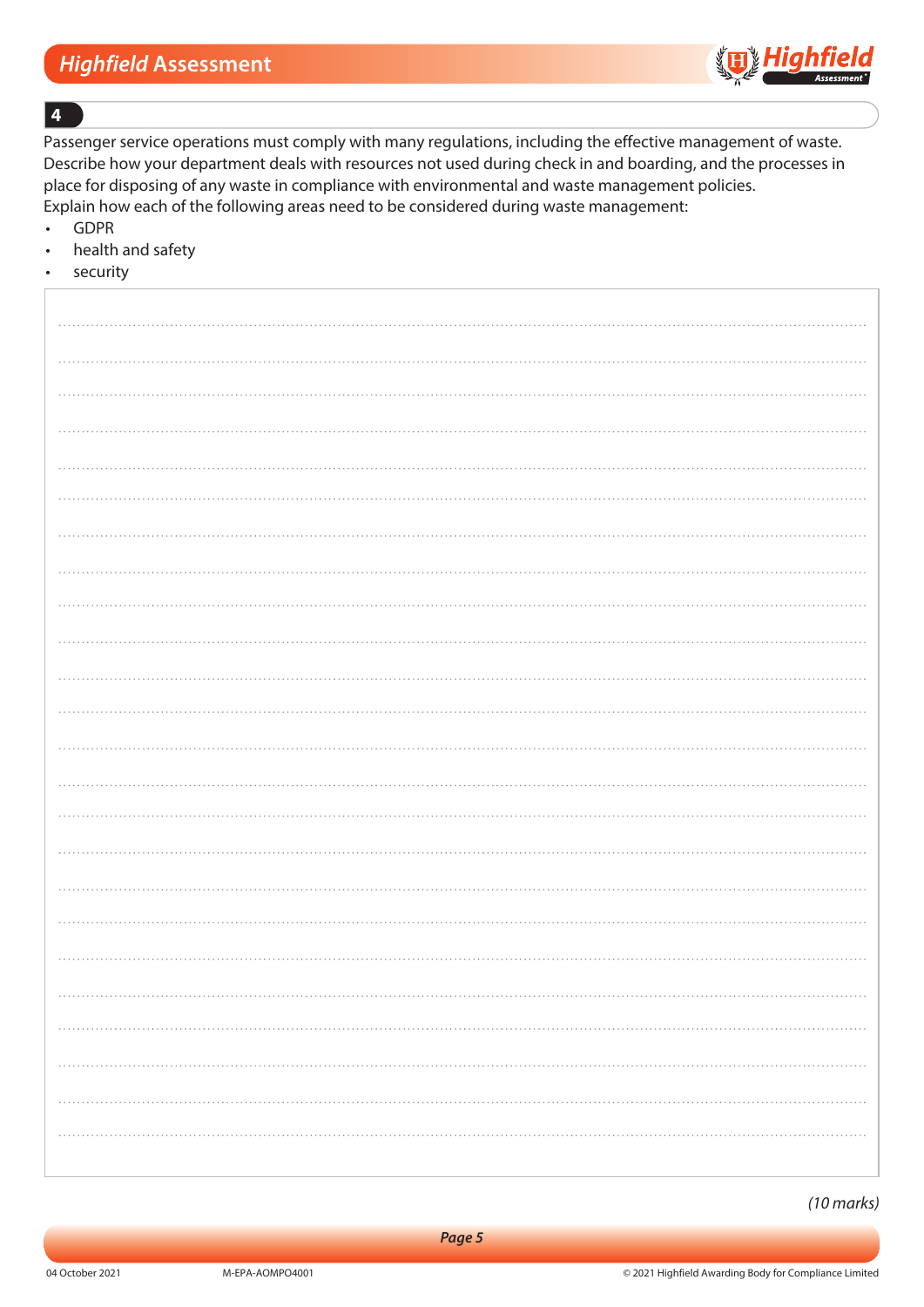

A passenger has arrived at their destination and is found to be inadmissible under the receiving country's laws. Your department now has to deal with the passenger and process them according to international law and your company's procedures.

| Explain where to find information regarding the required mandatory travel documentation. | (5 marks)            |
|------------------------------------------------------------------------------------------|----------------------|
| Outline 2 possible reasons as to why they may have been refused entry.                   | $(10 \text{ marks})$ |
| Detail at least 3 procedures you must follow.                                            | $(15$ marks)         |

| $- - - -$ |  |
|-----------|--|
|           |  |
|           |  |
|           |  |
|           |  |
|           |  |
|           |  |
|           |  |
|           |  |
|           |  |
|           |  |
|           |  |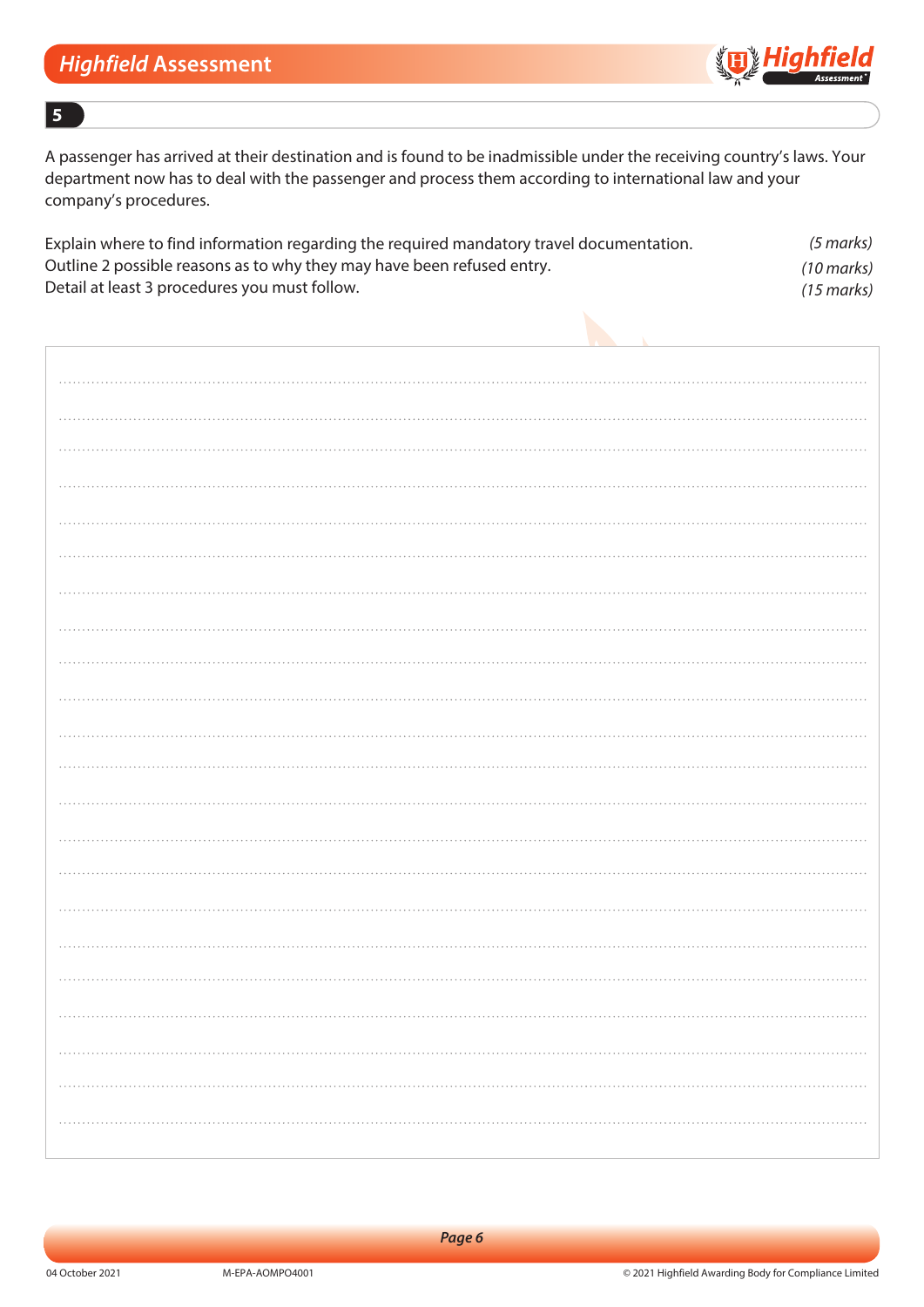

*(30 marks)*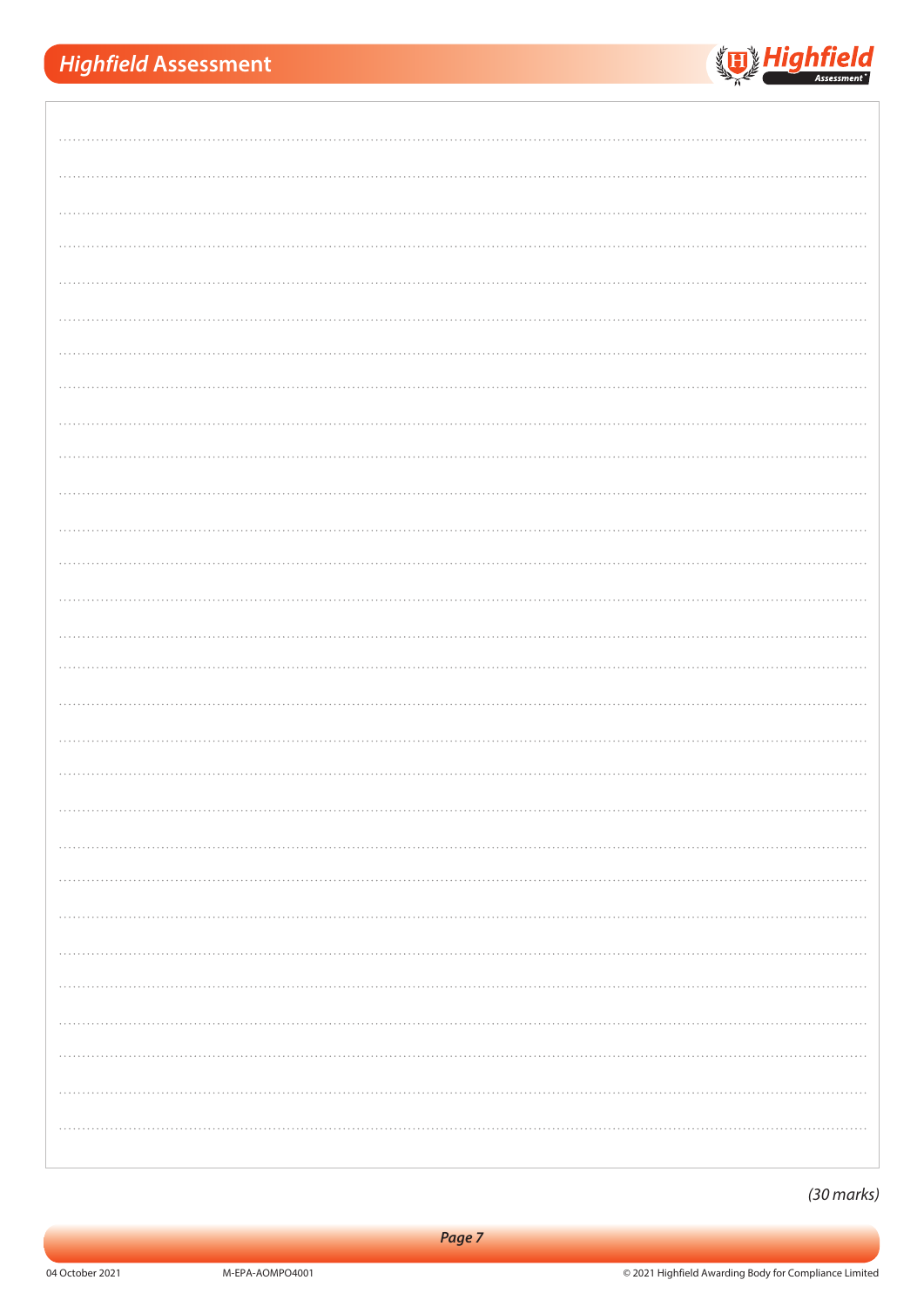

| Airports need to operate as self-contained entities. Compile a list of the facilities available within the airport |  |              |  |  |  |  |
|--------------------------------------------------------------------------------------------------------------------|--|--------------|--|--|--|--|
| infrastructure to meet customer needs.<br>You should include details of:                                           |  |              |  |  |  |  |
| • the facilities, including a brief overview of how they are managed to meet customers' needs                      |  | $(15$ marks) |  |  |  |  |
| and expectations                                                                                                   |  |              |  |  |  |  |
| • potential external influences and operational restrictions that could impact the smooth flow of                  |  | (5 marks)    |  |  |  |  |
| passengers<br>• the financial implications that could be caused                                                    |  | (5 marks)    |  |  |  |  |
| • what you could do to minimise disruption                                                                         |  | (5 marks)    |  |  |  |  |
|                                                                                                                    |  |              |  |  |  |  |
|                                                                                                                    |  |              |  |  |  |  |
|                                                                                                                    |  |              |  |  |  |  |
|                                                                                                                    |  |              |  |  |  |  |
|                                                                                                                    |  |              |  |  |  |  |
|                                                                                                                    |  |              |  |  |  |  |
|                                                                                                                    |  |              |  |  |  |  |
|                                                                                                                    |  |              |  |  |  |  |
|                                                                                                                    |  |              |  |  |  |  |
|                                                                                                                    |  |              |  |  |  |  |
|                                                                                                                    |  |              |  |  |  |  |
|                                                                                                                    |  |              |  |  |  |  |
|                                                                                                                    |  |              |  |  |  |  |
|                                                                                                                    |  |              |  |  |  |  |
|                                                                                                                    |  |              |  |  |  |  |
|                                                                                                                    |  |              |  |  |  |  |
|                                                                                                                    |  |              |  |  |  |  |
|                                                                                                                    |  |              |  |  |  |  |
|                                                                                                                    |  |              |  |  |  |  |
|                                                                                                                    |  |              |  |  |  |  |
|                                                                                                                    |  |              |  |  |  |  |
|                                                                                                                    |  |              |  |  |  |  |
|                                                                                                                    |  |              |  |  |  |  |
|                                                                                                                    |  |              |  |  |  |  |
|                                                                                                                    |  |              |  |  |  |  |
|                                                                                                                    |  |              |  |  |  |  |
|                                                                                                                    |  |              |  |  |  |  |
|                                                                                                                    |  |              |  |  |  |  |
|                                                                                                                    |  |              |  |  |  |  |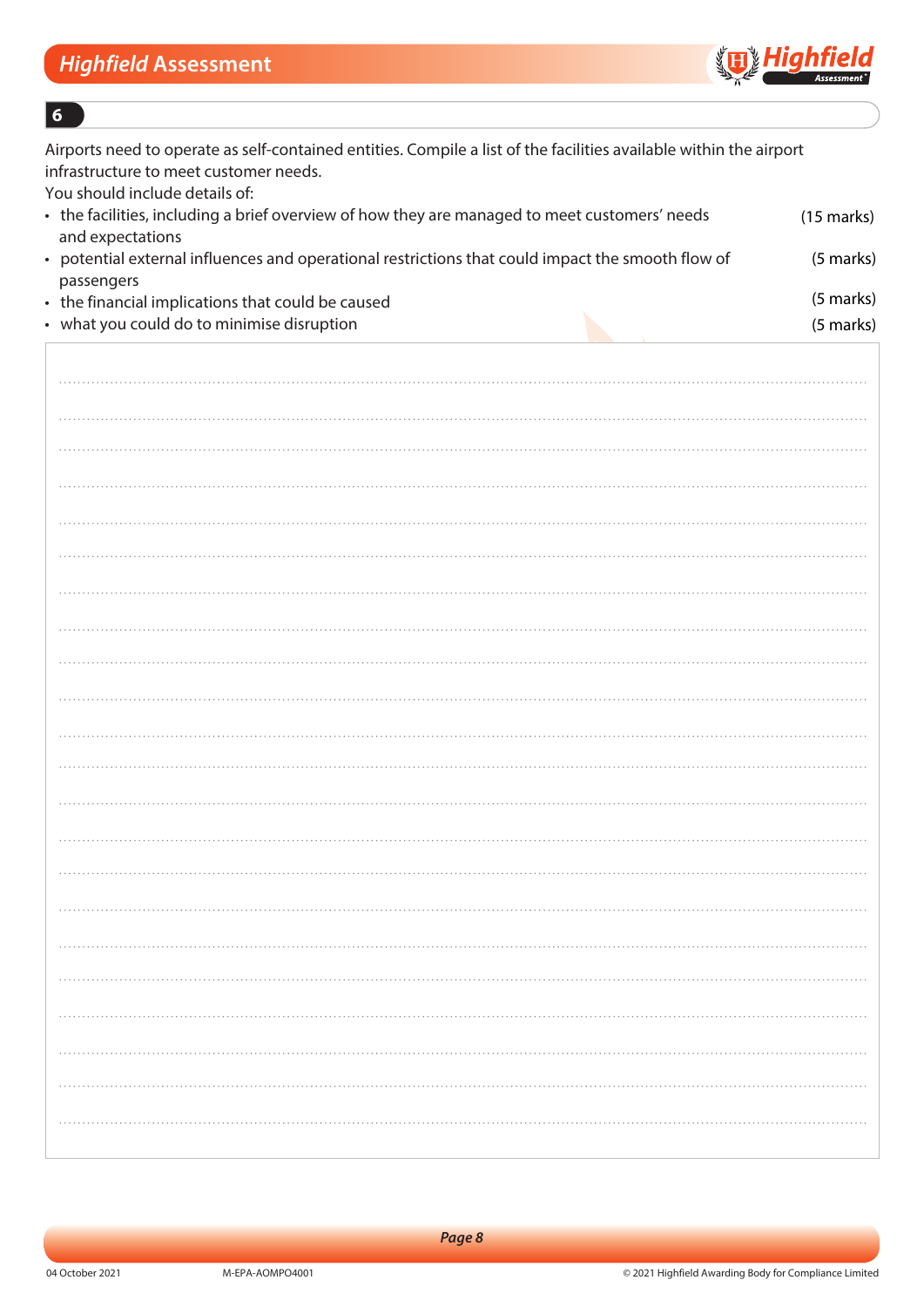

*(30 marks)*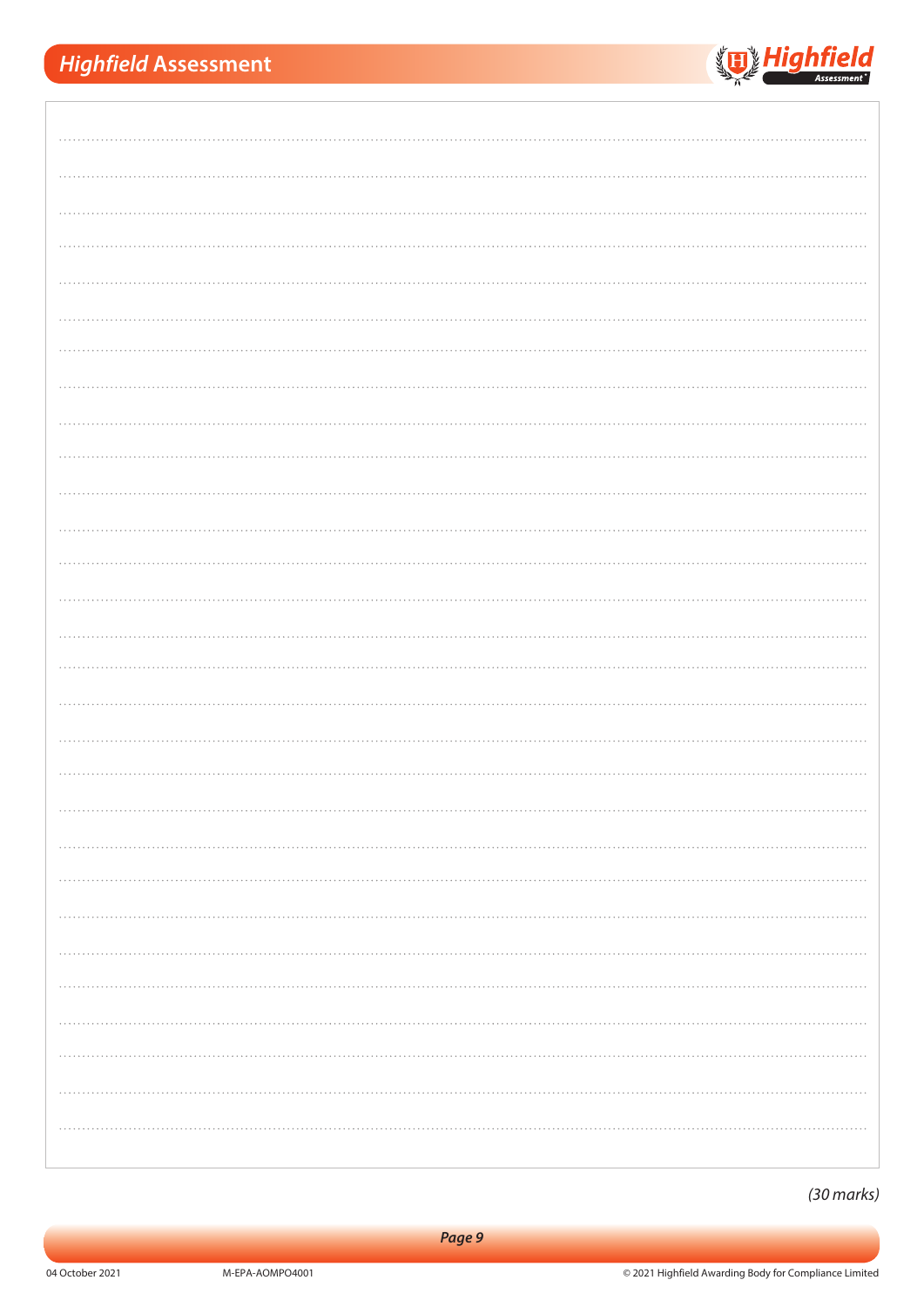

# **Page intentionally blank**



*Page 10*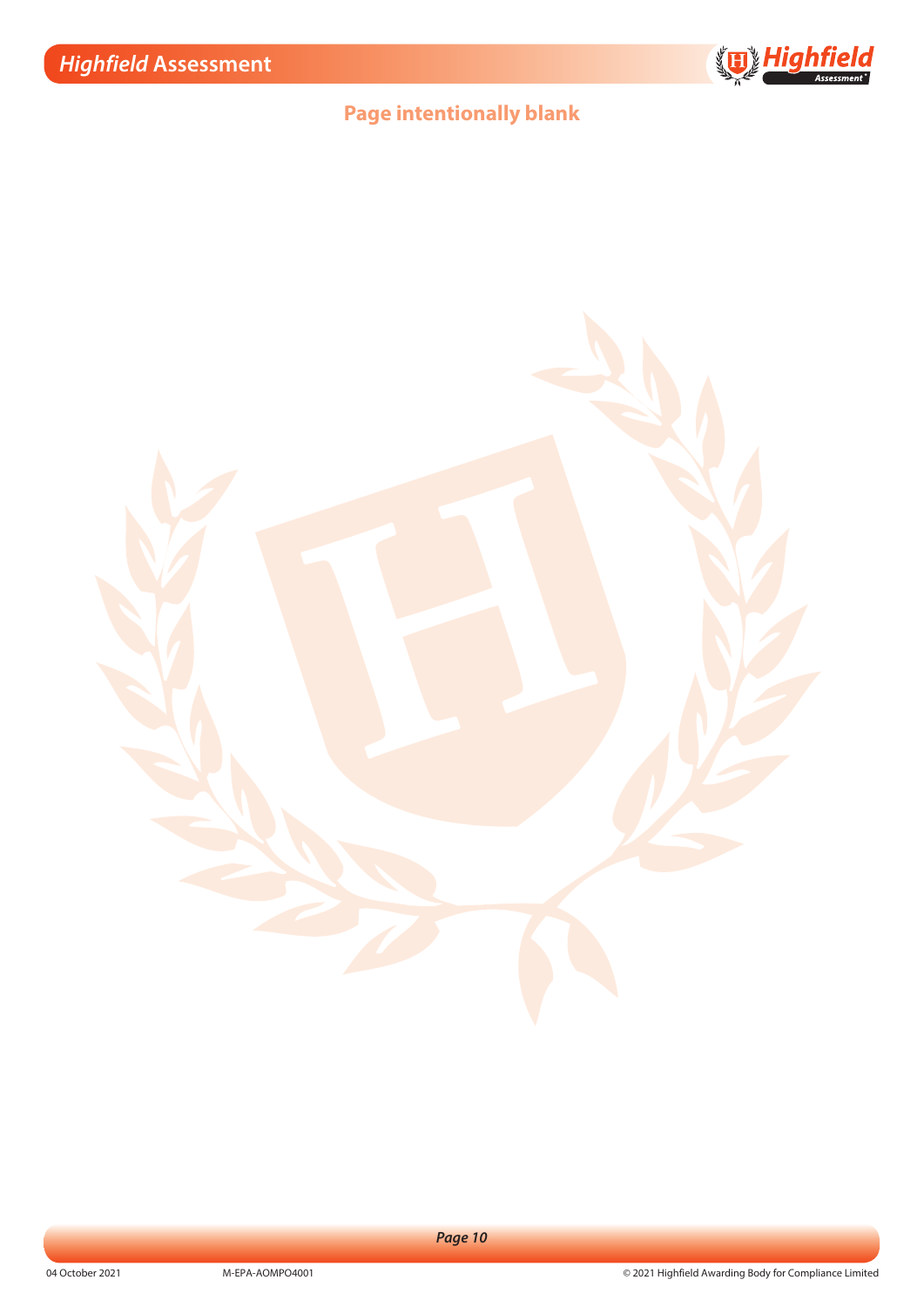

# **Page intentionally blank**



*Page 11*